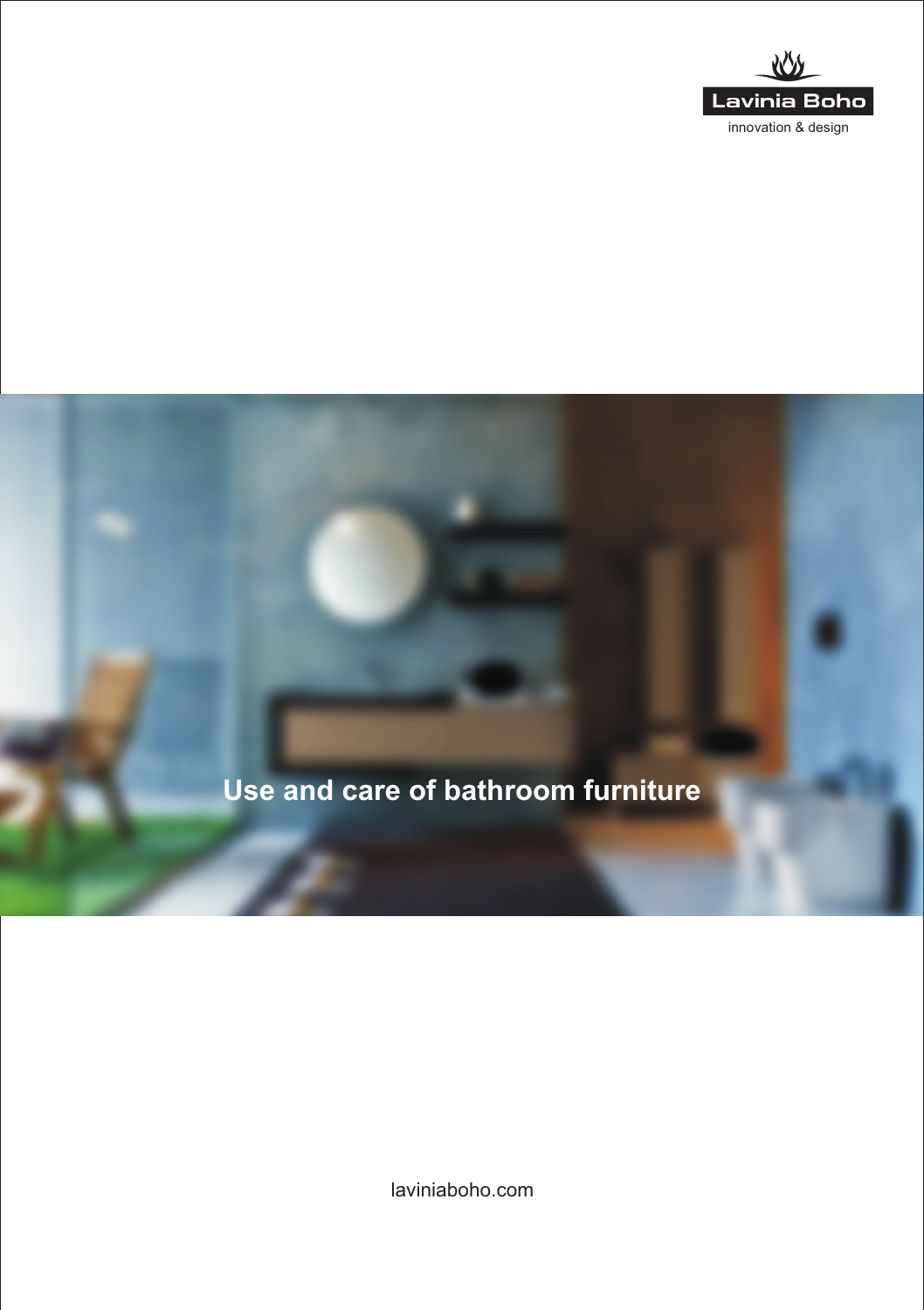## Dear Customers!

Thank you for having chosen Lavinia Boho products. During production of bathroom furniture we apply state-of-the-art technologies: the furniture items are covered by five-layer high-gloss enamel, and the doors with the soft-close system are supplied by the best European furniture manufacturers.

### **Product designation**

Bathroom furniture is to be installed in sanitary facilities of multifunctional buildings and intended for sanitary and hygienic application.

# **Before installation**

Installation and operation manual for the specific furniture item is attached and packaged in a container. Read and follow this instruction manual in order to avoid injuries and property damage.

Bathroom furniture assembly and mounting shall be performed by qualified fitters.

Before assembly the furniture shall be stored in an undamaged original package. In case of prior unpacking, all product items shall be reliably packaged again in such a way as to avoid their contamination and damage.

Do not put any things on the furniture (also when packaged). The product is subject to mechanical damages.

Before assembly remove protective film or other packaging elements if there are any. During assembly observe precautions for mechanical and plumbing works.

### **Instructions for use and care of bathroom furniture**

Check holding strength after assembly.

Use the furniture for intended purpose only.

It is strictly prohibited:

- put or drop heavy things on the furniture;
- stand on the furniture items;

- hit sharply the furniture or the furniture items.

In case of water penetration into the furniture, wipe it with a soft dry cloth.

Use warm soapy water to clean the surface; do not use abrasive, acid, alkaline or other aggressive cleaning agents, different solvents, including organic solvents, as they may damage the furniture surface. Do not use hard and wire brushes for cleaning the furniture (and other cleaning means that may damage its surface).

Annually check installation position and reliability of the furniture.

Keep out of direct sunlight.

### **Terms of warranty**

Manufacturer and Seller warrant operational suitability of the furniture and its usability for the purpose intended within the warranty period.

Warranty period for bathroom furniture is to be specified by Seller in warranty card.